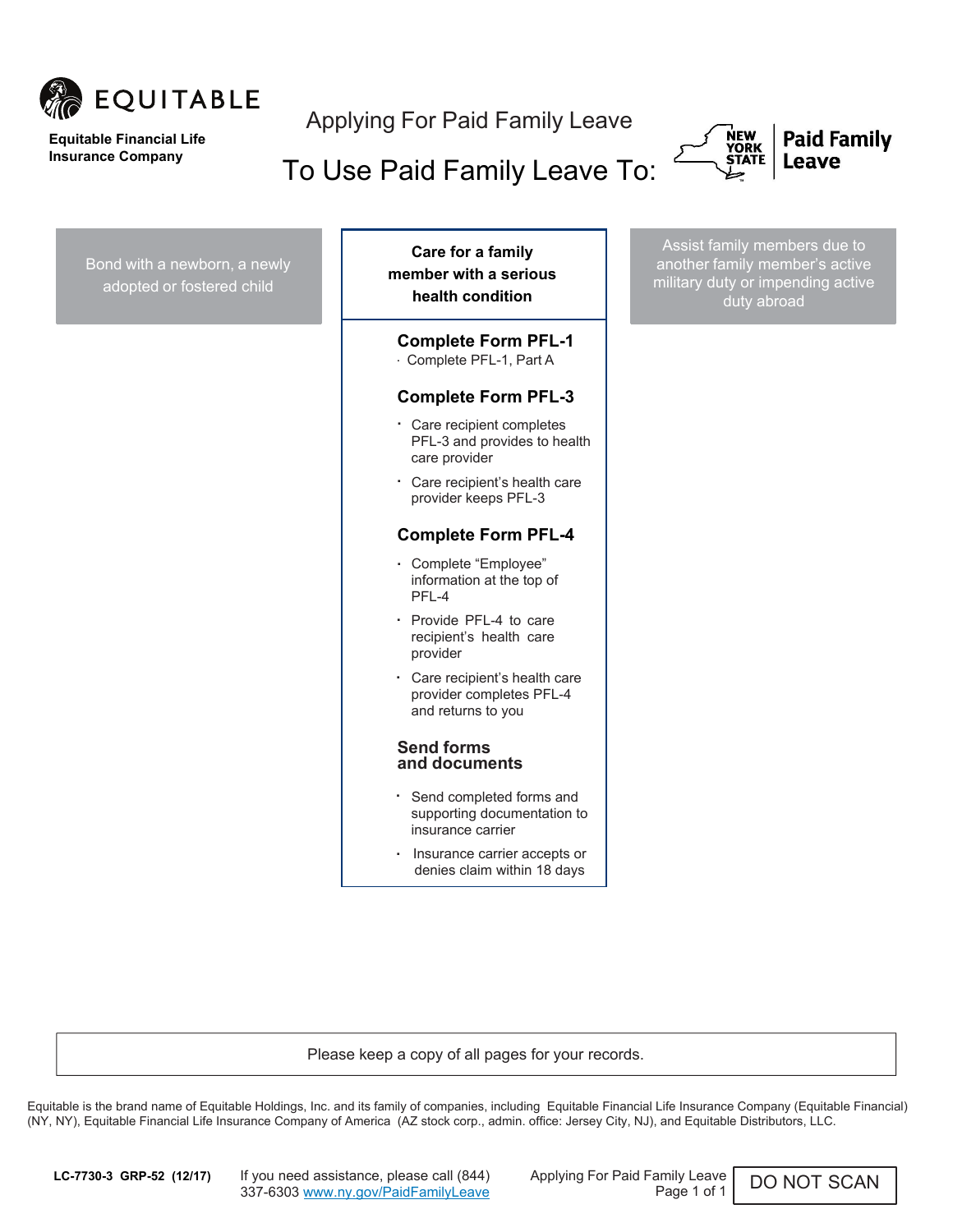# **Request For Paid Family Leave (Form PFL-1) Instructions**

- To request PFL, the employee requesting PFL must complete Part A of the *Request For Paid Family Leave (Form PFL-1)*. All items on the form are required unless noted as optional.
- Additional forms are required depending on the type of leave being requested. The employee requesting leave is responsible for the completion of these forms.
- **The employee submits the completed** *Request For Paid Family Leave (Form PFL-1)* **with the required additional form to the employer's PFL insurance carrier listed on Part B of** *Request For Paid Family Leave (Form PFL-1)***. The employee should retain a copy of each submitted form for their records.**

# PART A - EMPLOYEE INFORMATION (to be completed by the employee)

**The employee requesting PFL must complete all required information.**

## **Paid Family Leave (PFL) Request** (to be completed by the employee)

**Question 12:** A child is defined as a biological, adopted, or foster son or daughter, a stepson or stepdaughter, a legal ward, a son or daughter of a domestic partner, or the person to whom the employee stands in loco parentis. A parent is defined as a biological, foster, or adoptive parent, parent-in-law, a stepparent, a legal guardian, or other person who stood in loco parentis to the employee when the employee was a child.

**Questions 13:** If dates are "Continuous", the employee must provide the start and end dates of the requested PFL. These dates should be the actual dates that the PFL will begin and end. If uncertain, estimate the start and end dates and indicate "Dates are estimated". If dates are "Periodic", enter the dates PFL will be taken. Please be as specific as possible. If the dates are unknown or estimated, indicate "Dates are estimated".

If dates are estimated, the PFL carrier may require you to submit a request for payment **after** the PFL day is taken. Payment for approved claims will be due as soon as possible but in no event more than 18 days from the date of the completed request.

**Question 14:** If the employee is submitting the PFL request to their employer with less than 30 days' advance notice from the start date of the PFL, the employee must explain why 30 days' notice could not be given. If the explanation will not fit in the space provided on the form, enter "See Attached" and add an attachment with the explanation. Be sure to include the employee's full name and their date of birth at the top of the attachment.

## **Employment Information** (to be completed by the employee)

**Question 16:** Enter the date of hire to the best of the employee's recollection. If it has been more than a year since the date of hire, entering the year in which employment started is sufficient.

**Question 18:** Enter the best estimate of average gross weekly wage. Include only the wages earned from the employer listed on this request form. **The gross weekly wage is the total weekly pay - including overtime, tips, bonuses and commissions - before any deductions are made by the employer,** such as federal and state taxes. If the employer is not able to supply this information, the employee can calculate their gross weekly wage as follows:

**Step 1:** Add all gross wages received (before any deductions) over the last eight weeks prior to the start of PFL, including overtime and tips earned. *(See Step 3 for instructions for calculating bonuses and/or commissions.)*

**Step 2:** Divide the gross wages calculated in step one by eight (or the number of weeks worked if less than eight) to calculate the average weekly wage.

**Step 3:** If the employee received bonuses and/or commissions during the 52 weeks preceding PFL, add

the prorated weekly amount to the average weekly wage. To determine the prorated weekly amount, add all bonuses/commissions earned in the preceding 52 weeks and then divide by 52.

Example of a gross weekly wage calculation:

| Week 1 - Gross wage including overtime         |           | \$550   |
|------------------------------------------------|-----------|---------|
| Week 2 - Gross wage                            |           | \$500   |
| Week 3 - Gross wage                            |           | \$500   |
| Week 4 - Gross wage                            |           | \$500   |
| Week 5 - Gross wage                            |           | \$500   |
| Week 6 - Gross wage                            |           | \$500   |
| Week 7 - Gross wage, including overtime        |           | \$600   |
| Week 8 - Gross wage, including overtime        | $\ddot{}$ | \$550   |
| $Total =$                                      |           | \$4,200 |
| Divide by 8                                    | ÷         | 8       |
| Average Weekly Wage =                          |           | \$525   |
| Bonus earned in preceding 52 weeks             |           | \$2,600 |
| Divide by 52                                   | ÷         | 52      |
| Prorated Weekly Bonus =                        |           | \$50    |
| Form PFL-1 Instructions continued on next page |           |         |

Equitable is the brand name of Equitable Holdings, Inc. and its family of companies, including Equitable Financial Life Insurance Company (Equitable Financial) (NY, NY), Equitable Financial Life Insurance Company of America (AZ stock corp., admin. office: Jersey City, NJ), and Equitable Distributors, LLC.

**DO NOT SCAN If you need assistance, please call (844) 337-6303 [www.ny.gov/PaidFamilyLeave](http://www.ny.gov/PaidFamilyLeave)**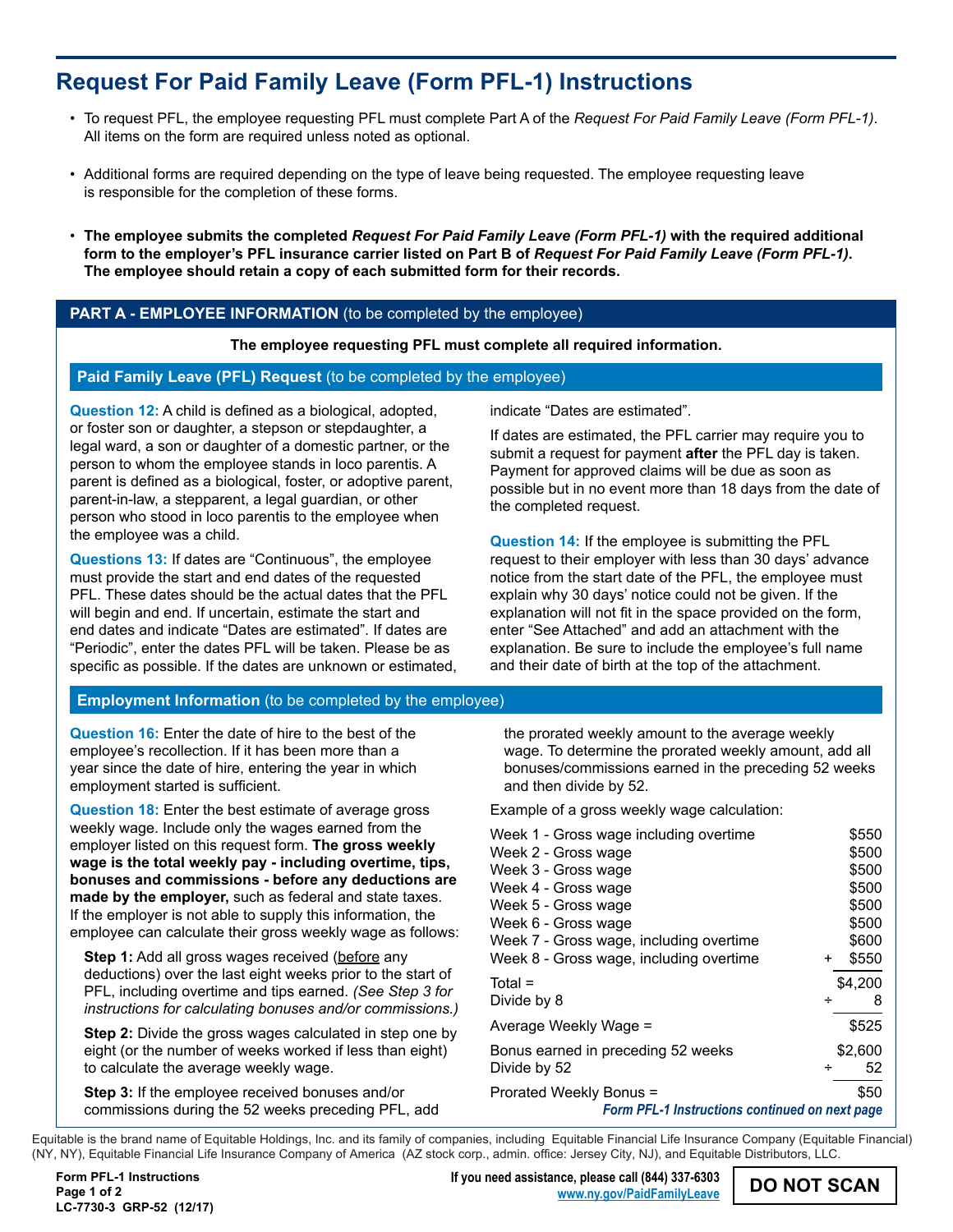#### **PART A - EMPLOYEE INFORMATION** (to be completed by the employee) - continued from prior page

*Form PFL-1 Instructions continued from prior page*

| Average Weekly Wage (including bonus) = | \$575 |
|-----------------------------------------|-------|
| <b>Prorated Weekly Bonus</b>            | \$50  |
| Average Weekly Wage                     | \$525 |

Please note that the employer is also required to provide this information in Part B of the *Request For Paid Family Leave (Form PFL-1)*.

**If you are pre-submitting form:** Indicate if the employee is pre-submitting their PFL request. Pre-submitting is defined as submitting the application in advance of an upcoming qualifying event, with certain required information missing due to the information being unknown at the time of the submitting. If pre-submitting is permitted by the carrier

or self-insured employer, the missing information must be supplied as soon as it is known. Benefits cannot be determined until all of the required information is provided.

The PFL insurance carrier or self-insured employer will provide the employee a notice within five days which 1) states the claim is pending; 2) identifies what information is missing; 3) instructs how to submit the missing information. **Once all information is supplied, the PFL insurance carrier or self-insured employer has 18 days to pay or deny the claim.**

If the carrier or self-insured employer does not permit presubmitting, the carrier or self-insured employer must return the Request for Paid Family Leave within five days to the employee with an explanation that the claim should be resubmitted when all information is available.

**Employee signs and dates, before giving this form to their employer to complete Part B.**

# **Be sure to complete the appropriate additional PFL form(s) based on the type of PFL leave being requested.**

**Notification Pursuant to the New York Personal Privacy Protection Law (Public Officers Law Article 6-A) and the Federal Privacy Act of 1974 (5 USC 552a).**

The Workers' Compensation Board's (Board's) authority to request that employees provide personal information, including their social security number or tax identification number, is derived from the Board's administrative authority under Workers' Compensation Law section 142. This information is collected to assist the Board in investigating and administering claims in the most expedient manner possible and to help it maintain accurate records. Providing your social security number or tax identification number to the Board is voluntary. The Board will protect the confidentiality of all personal information in its possession, disclosing it only in furtherance of its official duties and in accordance with applicable state and federal law.

Equitable is the brand name of Equitable Holdings, Inc. and its family of companies, including Equitable Financial Life Insurance Company (Equitable Financial) (NY, NY), Equitable Financial Life Insurance Company of America (AZ stock corp., admin. office: Jersey City, NJ), and Equitable Distributors, LLC.

**Form PFL-1 Instructions Page 1 of 2 LC-7730-3 GRP-52 (12/17)**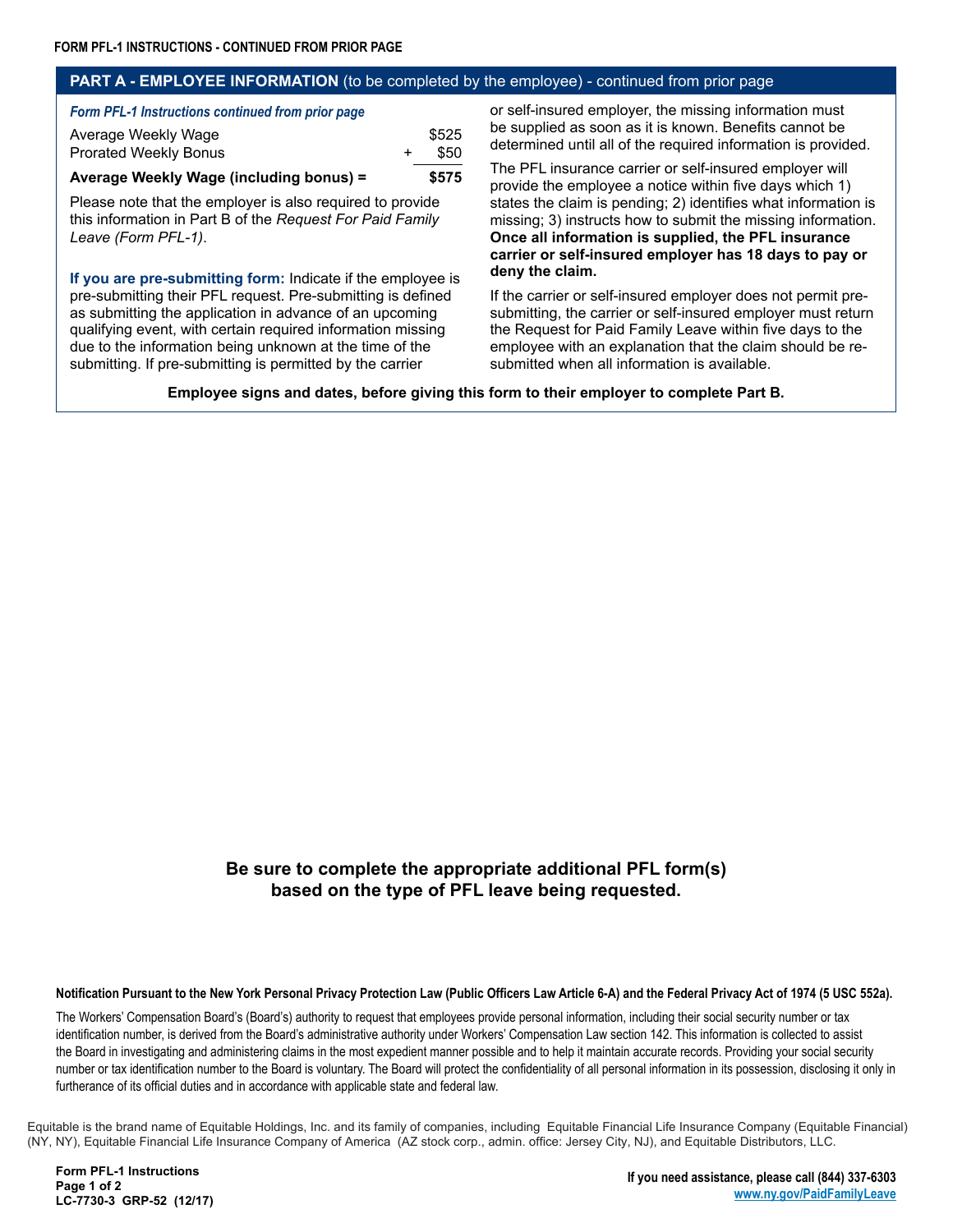# **Request For Paid Family Leave**

(Form PFL-1)



**INSTRUCTIONS INCLUDED WITH FORM**

| 2. Other last names, if any, under which employee has worked<br>3. Employee's mailing address<br>Street address<br>Mexican<br>City, State<br>Country (if not U.S.A.)<br>Cuban<br>4. Employee's Social Security Number or TIN<br>5. Employee's date of birth (MM/DD/YYYY)<br>6. Employee's primary telephone number<br>Chinese<br>7. Employee's preferred email address while on PFL (if available)<br>Filipino<br>Korean<br>8. Employee's gender<br>Not designated/Other<br>Female | 10. Employee's ethnicity/race<br>For purposes of health demographic only. (U.S. Centers for<br>Disease Control and Prevention (CDC) code set, version 1.0.)<br>Is employee of Hispanic, Latino/a, or Spanish origin?<br>(One or more categories may be selected.)<br>Mexican American<br>Chicano/a<br>Puerto Rican<br>Dominican<br>Another Hispanic, Latino/a, or Spanish origin<br>Not of Hispanic, Latino/a, or Spanish origin<br>Unknown<br>What is employee's race? |
|------------------------------------------------------------------------------------------------------------------------------------------------------------------------------------------------------------------------------------------------------------------------------------------------------------------------------------------------------------------------------------------------------------------------------------------------------------------------------------|-------------------------------------------------------------------------------------------------------------------------------------------------------------------------------------------------------------------------------------------------------------------------------------------------------------------------------------------------------------------------------------------------------------------------------------------------------------------------|
|                                                                                                                                                                                                                                                                                                                                                                                                                                                                                    |                                                                                                                                                                                                                                                                                                                                                                                                                                                                         |
|                                                                                                                                                                                                                                                                                                                                                                                                                                                                                    |                                                                                                                                                                                                                                                                                                                                                                                                                                                                         |
|                                                                                                                                                                                                                                                                                                                                                                                                                                                                                    |                                                                                                                                                                                                                                                                                                                                                                                                                                                                         |
|                                                                                                                                                                                                                                                                                                                                                                                                                                                                                    |                                                                                                                                                                                                                                                                                                                                                                                                                                                                         |
|                                                                                                                                                                                                                                                                                                                                                                                                                                                                                    |                                                                                                                                                                                                                                                                                                                                                                                                                                                                         |
|                                                                                                                                                                                                                                                                                                                                                                                                                                                                                    |                                                                                                                                                                                                                                                                                                                                                                                                                                                                         |
|                                                                                                                                                                                                                                                                                                                                                                                                                                                                                    |                                                                                                                                                                                                                                                                                                                                                                                                                                                                         |
|                                                                                                                                                                                                                                                                                                                                                                                                                                                                                    |                                                                                                                                                                                                                                                                                                                                                                                                                                                                         |
|                                                                                                                                                                                                                                                                                                                                                                                                                                                                                    |                                                                                                                                                                                                                                                                                                                                                                                                                                                                         |
|                                                                                                                                                                                                                                                                                                                                                                                                                                                                                    |                                                                                                                                                                                                                                                                                                                                                                                                                                                                         |
|                                                                                                                                                                                                                                                                                                                                                                                                                                                                                    |                                                                                                                                                                                                                                                                                                                                                                                                                                                                         |
|                                                                                                                                                                                                                                                                                                                                                                                                                                                                                    |                                                                                                                                                                                                                                                                                                                                                                                                                                                                         |
|                                                                                                                                                                                                                                                                                                                                                                                                                                                                                    | (One or more categories may be selected.)                                                                                                                                                                                                                                                                                                                                                                                                                               |
|                                                                                                                                                                                                                                                                                                                                                                                                                                                                                    | American Indian or Alaska Native                                                                                                                                                                                                                                                                                                                                                                                                                                        |
|                                                                                                                                                                                                                                                                                                                                                                                                                                                                                    | <b>Black or African American</b>                                                                                                                                                                                                                                                                                                                                                                                                                                        |
|                                                                                                                                                                                                                                                                                                                                                                                                                                                                                    | Asian Indian                                                                                                                                                                                                                                                                                                                                                                                                                                                            |
|                                                                                                                                                                                                                                                                                                                                                                                                                                                                                    |                                                                                                                                                                                                                                                                                                                                                                                                                                                                         |
|                                                                                                                                                                                                                                                                                                                                                                                                                                                                                    |                                                                                                                                                                                                                                                                                                                                                                                                                                                                         |
|                                                                                                                                                                                                                                                                                                                                                                                                                                                                                    | Japanese                                                                                                                                                                                                                                                                                                                                                                                                                                                                |
|                                                                                                                                                                                                                                                                                                                                                                                                                                                                                    |                                                                                                                                                                                                                                                                                                                                                                                                                                                                         |
|                                                                                                                                                                                                                                                                                                                                                                                                                                                                                    | Vietnamese                                                                                                                                                                                                                                                                                                                                                                                                                                                              |
|                                                                                                                                                                                                                                                                                                                                                                                                                                                                                    | Other Asian                                                                                                                                                                                                                                                                                                                                                                                                                                                             |
|                                                                                                                                                                                                                                                                                                                                                                                                                                                                                    |                                                                                                                                                                                                                                                                                                                                                                                                                                                                         |
|                                                                                                                                                                                                                                                                                                                                                                                                                                                                                    | Native Hawaiian                                                                                                                                                                                                                                                                                                                                                                                                                                                         |
|                                                                                                                                                                                                                                                                                                                                                                                                                                                                                    | Guamanian or Chamorro                                                                                                                                                                                                                                                                                                                                                                                                                                                   |
|                                                                                                                                                                                                                                                                                                                                                                                                                                                                                    |                                                                                                                                                                                                                                                                                                                                                                                                                                                                         |
|                                                                                                                                                                                                                                                                                                                                                                                                                                                                                    | Other Pacific Islander                                                                                                                                                                                                                                                                                                                                                                                                                                                  |
|                                                                                                                                                                                                                                                                                                                                                                                                                                                                                    | Other race                                                                                                                                                                                                                                                                                                                                                                                                                                                              |
| English<br>Other                                                                                                                                                                                                                                                                                                                                                                                                                                                                   | White<br><b>Employee's preferred language</b><br>Русский<br>Español<br>Polski<br>한국어<br>Kreyòl ayisyen<br>Italiano<br>Samoan                                                                                                                                                                                                                                                                                                                                            |

**[www.ny.gov/PaidFamilyLeave](http://www.ny.gov/PaidFamilyLeave)** PFL-1 11-17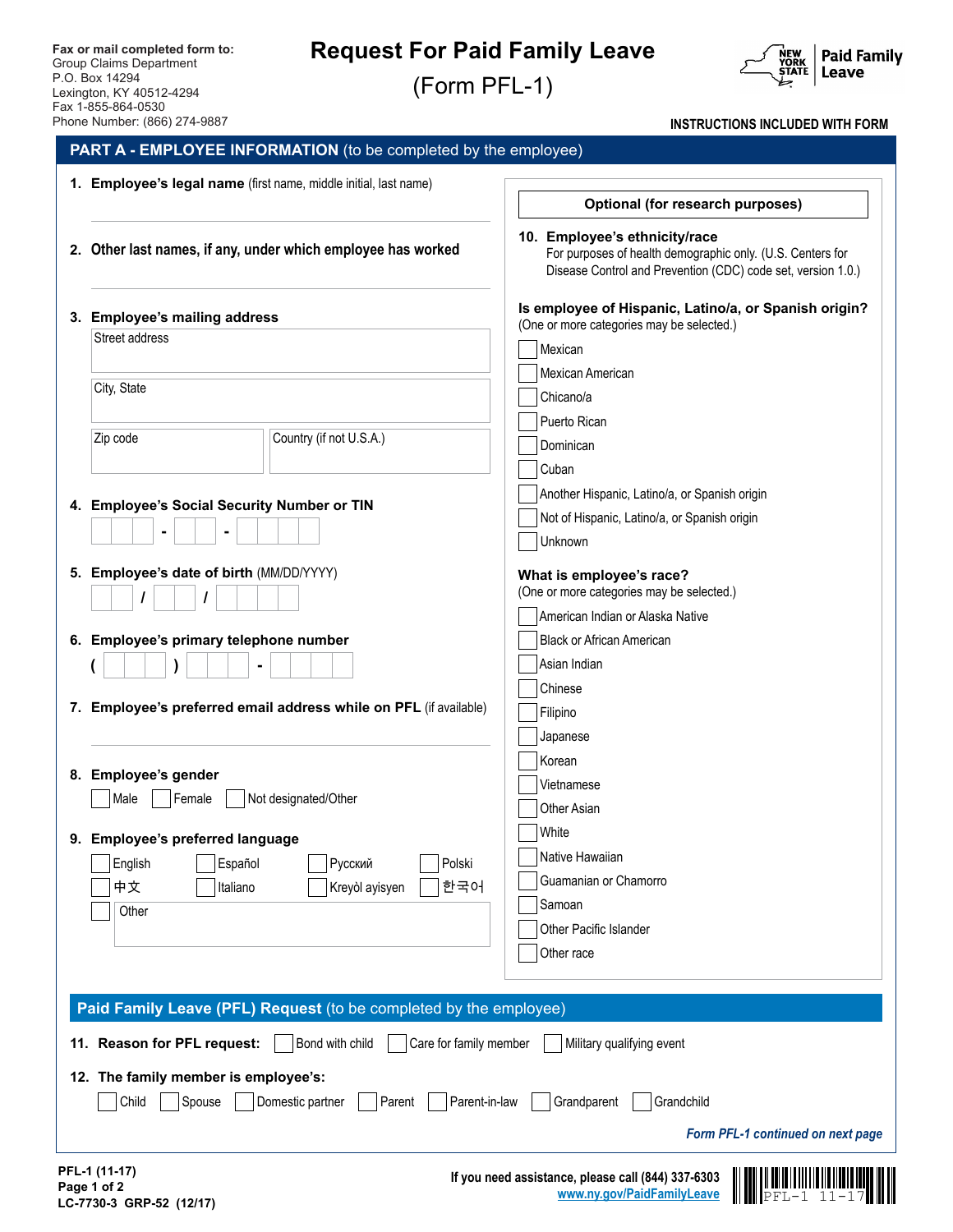| FORM PFL-1 - CONTINUED FROM PRIOR PAGE                                                                                                                                                                                        |                                                                                                                                                                                                                                                                                                                                     |  |  |  |  |
|-------------------------------------------------------------------------------------------------------------------------------------------------------------------------------------------------------------------------------|-------------------------------------------------------------------------------------------------------------------------------------------------------------------------------------------------------------------------------------------------------------------------------------------------------------------------------------|--|--|--|--|
| TO BE COMPLETED BY THE EMPLOYEE<br>Employee's name (first name, middle initial, last name)                                                                                                                                    | Employee's date of birth (MM/DD/YYYY)<br>I                                                                                                                                                                                                                                                                                          |  |  |  |  |
| <b>PART A - EMPLOYEE INFORMATION</b> (to be completed by the employee) - continued from prior page                                                                                                                            |                                                                                                                                                                                                                                                                                                                                     |  |  |  |  |
| Form PFL-1 continued from prior page                                                                                                                                                                                          |                                                                                                                                                                                                                                                                                                                                     |  |  |  |  |
| 13. Will PFL be for a continuous period of time and/or periodic?                                                                                                                                                              |                                                                                                                                                                                                                                                                                                                                     |  |  |  |  |
| PFL start date (MM/DD/YYYY)<br>Continuous                                                                                                                                                                                     | PFL end date (MM/DD/YYYY)<br>Dates are estimated                                                                                                                                                                                                                                                                                    |  |  |  |  |
| Identify dates periodic PFL will be taken:                                                                                                                                                                                    | Dates are estimated                                                                                                                                                                                                                                                                                                                 |  |  |  |  |
| Periodic                                                                                                                                                                                                                      |                                                                                                                                                                                                                                                                                                                                     |  |  |  |  |
| 14. If providing less than 30 day's advance notice to the employer, please explain:                                                                                                                                           |                                                                                                                                                                                                                                                                                                                                     |  |  |  |  |
|                                                                                                                                                                                                                               |                                                                                                                                                                                                                                                                                                                                     |  |  |  |  |
|                                                                                                                                                                                                                               |                                                                                                                                                                                                                                                                                                                                     |  |  |  |  |
| <b>Employment Information</b> (to be completed by the employee)                                                                                                                                                               |                                                                                                                                                                                                                                                                                                                                     |  |  |  |  |
| 15. Business name                                                                                                                                                                                                             |                                                                                                                                                                                                                                                                                                                                     |  |  |  |  |
|                                                                                                                                                                                                                               |                                                                                                                                                                                                                                                                                                                                     |  |  |  |  |
| 16. Employee's date of hire (MM/DD/YYYY)                                                                                                                                                                                      |                                                                                                                                                                                                                                                                                                                                     |  |  |  |  |
| 17. Employee's work location                                                                                                                                                                                                  |                                                                                                                                                                                                                                                                                                                                     |  |  |  |  |
| Street address                                                                                                                                                                                                                |                                                                                                                                                                                                                                                                                                                                     |  |  |  |  |
|                                                                                                                                                                                                                               |                                                                                                                                                                                                                                                                                                                                     |  |  |  |  |
| City, State                                                                                                                                                                                                                   | Country (if not U.S.A.)<br>Zip code                                                                                                                                                                                                                                                                                                 |  |  |  |  |
|                                                                                                                                                                                                                               |                                                                                                                                                                                                                                                                                                                                     |  |  |  |  |
| 18. Employee's average gross weekly wage (This data will be requested of both employee and employer)                                                                                                                          |                                                                                                                                                                                                                                                                                                                                     |  |  |  |  |
| 19. Employer's telephone number for contact regarding this request (                                                                                                                                                          |                                                                                                                                                                                                                                                                                                                                     |  |  |  |  |
|                                                                                                                                                                                                                               |                                                                                                                                                                                                                                                                                                                                     |  |  |  |  |
|                                                                                                                                                                                                                               | 20a. Does employee have more than one employer?<br>Yes<br>  No                                                                                                                                                                                                                                                                      |  |  |  |  |
| 20b. If yes, is employee taking PFL from the other employer?<br>  No<br>Yes                                                                                                                                                   |                                                                                                                                                                                                                                                                                                                                     |  |  |  |  |
| 21. Is employee currently receiving Workers' Compensation Lost Wage Benefits?<br>No<br>Yes                                                                                                                                    |                                                                                                                                                                                                                                                                                                                                     |  |  |  |  |
| Disclosure statement: Information regarding PFL benefits received by the employee, such as payments received and types of leave, will be provided to the employer.                                                            |                                                                                                                                                                                                                                                                                                                                     |  |  |  |  |
|                                                                                                                                                                                                                               |                                                                                                                                                                                                                                                                                                                                     |  |  |  |  |
| <b>Declaration and signature</b>                                                                                                                                                                                              |                                                                                                                                                                                                                                                                                                                                     |  |  |  |  |
| which is a crime, and shall also be subject to a civil penalty not to exceed five thousand dollars and the stated value of the claim for each such violation.                                                                 | Any person who knowingly and with intent to defraud any insurance company or other person files an application for insurance or statement of claim containing<br>any materially false information, or conceals for the purpose of misleading, information concerning any fact material thereto, commits a fraudulent insurance act, |  |  |  |  |
| I am hereby making a request for paid family leave benefits under the NYS Workers' Compensation Law. My signature affirms that the information I am<br>providing is true and accurate to the best of my knowledge and belief. |                                                                                                                                                                                                                                                                                                                                     |  |  |  |  |
| Employee's signature                                                                                                                                                                                                          | Date signed (MM/DD/YYYY)                                                                                                                                                                                                                                                                                                            |  |  |  |  |
|                                                                                                                                                                                                                               |                                                                                                                                                                                                                                                                                                                                     |  |  |  |  |
|                                                                                                                                                                                                                               | I am submitting this form in advance (see instructions about pre-submitting). I understand the insurance carrier will contact me to advise how to submit the                                                                                                                                                                        |  |  |  |  |

required missing information.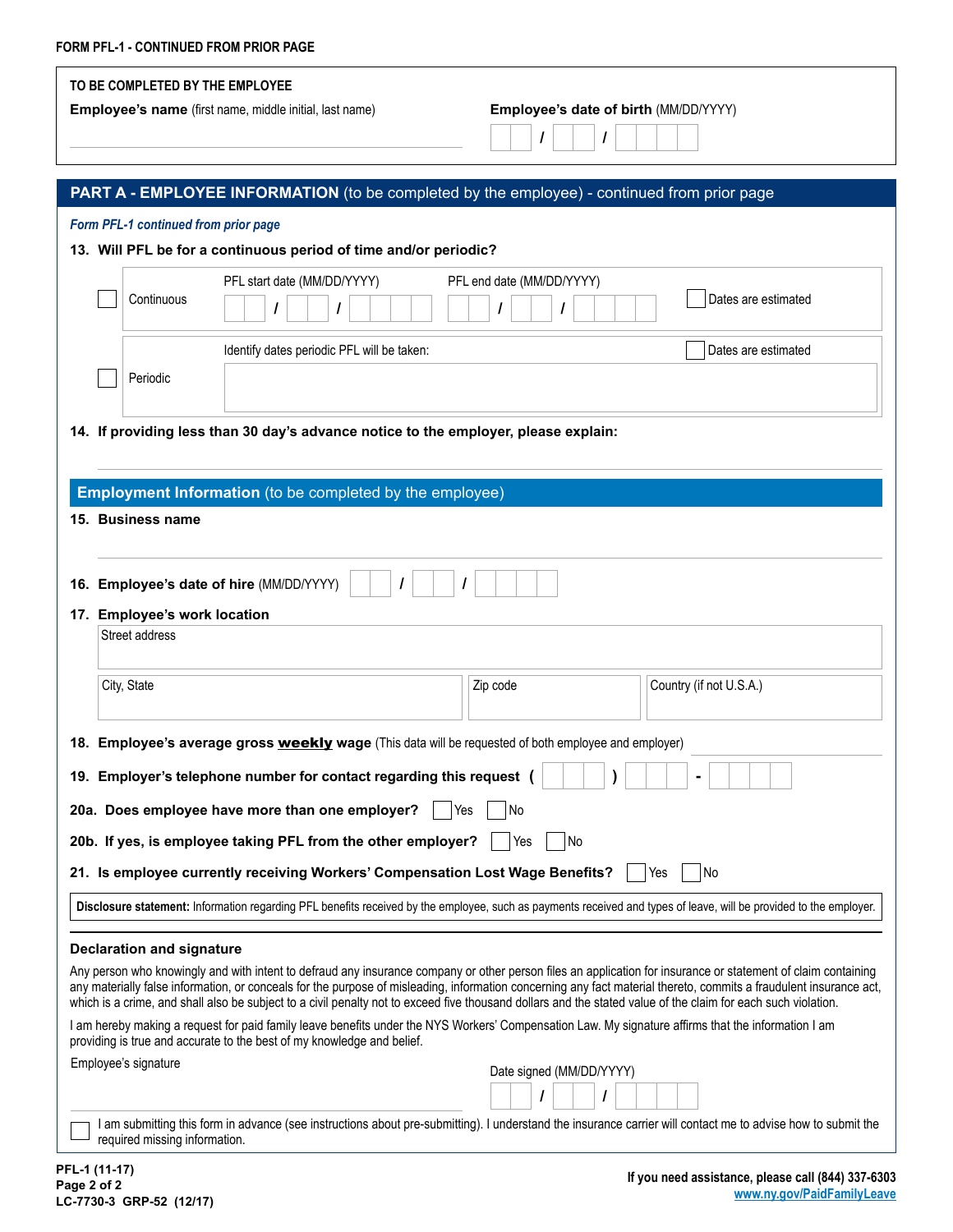# **Release Of Personal Health Information Under The Paid Family Leave Law (Form PFL-3) Instructions**

- If an employee is requesting PFL to care for a family member with a serious health condition, the care recipient or an authorized representative must complete a *Release Of Personal Health Information Under The Paid Family Leave Law (Form PFL-3)* and submit it to their health care provider, along with a copy of the *Health Care Provider Certification For Care Of Family Member With Serious Health Condition (Form PFL-4)*.
- The *Release Of Personal Health Information Under The Paid Family Leave Law (Form PFL-3)* enables the health care provider to complete *Health Care Provider Certification For Care Of Family Member With Serious Health Condition (Form PFL-4)* and release it to the employee seeking PFL benefits.
- Before completing and signing, the care recipient must read the *Release Of Personal Health Information Under The Paid Family Leave Law (Form PFL-3)* in its entirety.
- The employee requesting PFL submits both the *Request For Paid Family Leave (Form PFL-1)* and the *Health Care Provider Certification For Care Of Family Member With Serious Health Condition (Form PFL-4)* to their employer's PFL insurance carrier, or to their employer if the employer is self-insured, for PFL benefit determination.

**NOTE:** This form will be retained by the health care provider. The employee should make a copy for their records before giving it to the health care provider.

## **Care recipient or authorized representative signs and dates.**

**This form is given to the care recipient's health care provider along with the**  *Health Care Provider Certification For Care Of Family Member With Serious Health Condition (Form PFL-4)***.**

**RELEASE OF PERSONAL HEALTH INFORMATION BY THE HEALTH CARE PROVIDER FOR A FAMILY MEMBER WITH A SERIOUS HEALTH CONDITION** (to be completed by the care recipient or authorized representative and submitted to care recipient's health care provider with Form PFL-4)

Employee enters their name, and care recipient's (patient's) name and date of birth at the top of each page.

The PFL insurance carrier name requested at the top of the form is the same as the PFL insurance carrier identified in *Request For Paid Family Leave (Form PFL -1)* Part B line 13.

#### **Care recipient or authorized representative must complete all applicable requested information.**

If a care recipient is unable to fill out this form, an authorized representative must attach a copy of legal documentation, such as a health care proxy or power of attorney, permitting the representative to sign on behalf of the care recipient. The health care provider will require this documentation of authorization unless the authorized representative is a parent signing on behalf of a minor child.

**Notification Pursuant to the New York Personal Privacy Protection Law (Public Officers Law Article 6-A) and the Federal Privacy Act of 1974 (5 USC 552a).**

The Workers' Compensation Board's (Board's) authority to request that employees provide personal information, including their social security number or tax identification number, is derived from the Board's administrative authority under Workers' Compensation Law section 142. This information is collected to assist the Board in investigating and administering claims in the most expedient manner possible and to help it maintain accurate records. Providing your social security number or tax identification number to the Board is voluntary. The Board will protect the confidentiality of all personal information in its possession, disclosing it only in furtherance of its official duties and in accordance with applicable state and federal law.

Equitable is the brand name of Equitable Holdings, Inc. and its family of companies, including Equitable Financial Life Insurance Company (Equitable Financial) (NY, NY), Equitable Financial Life Insurance Company of America (AZ stock corp., admin. office: Jersey City, NJ), and Equitable Distributors, LLC.

**Form PFL-3 Instructions Page 1 of 1 LC-7730-3 GRP-52 (12/17)** **If you need assistance, please call (844) 337-6303 [www.ny.gov/PaidFamilyLeave](http://www.ny.gov/PaidFamilyLeave)**

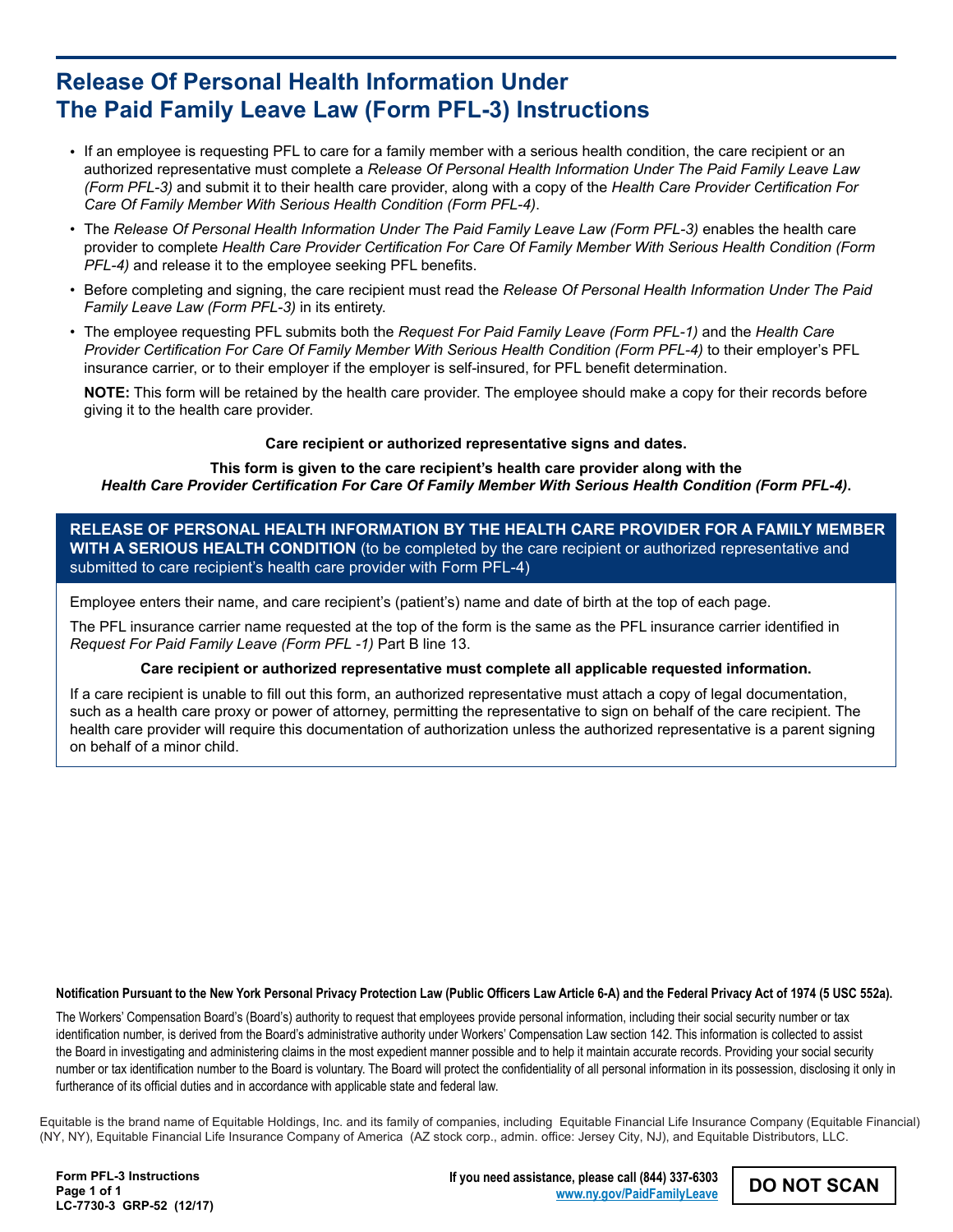

**Insurance Company**

# **Request For Paid Family Leave**

Release Of Personal Health Information



Under The Paid Family Leave Law (Form PFL-3)

**INSTRUCTIONS INCLUDED WITH FORM**

|    | Care recipient's (patient's) name (first name, middle initial, last name)                                                                                                                                                                                                                                                                                |                              | Care recipient's (patient's) date of birth (MM/DD/YYYY)  |                     |                                                                                                                                        |
|----|----------------------------------------------------------------------------------------------------------------------------------------------------------------------------------------------------------------------------------------------------------------------------------------------------------------------------------------------------------|------------------------------|----------------------------------------------------------|---------------------|----------------------------------------------------------------------------------------------------------------------------------------|
|    | RELEASE OF PERSONAL HEALTH INFORMATION BY THE HEALTH CARE PROVIDER FOR A FAMILY MEMBER<br>WITH A SERIOUS HEALTH CONDITION (to be completed by the care recipient or authorized representative and                                                                                                                                                        |                              |                                                          |                     |                                                                                                                                        |
|    | submitted to care recipient's health care provider with Form PFL-4)                                                                                                                                                                                                                                                                                      |                              |                                                          |                     |                                                                                                                                        |
|    | Care recipient's (patient's) name                                                                                                                                                                                                                                                                                                                        |                              |                                                          |                     |                                                                                                                                        |
| Ι, |                                                                                                                                                                                                                                                                                                                                                          |                              | authorize my health care provider listed on this form to |                     |                                                                                                                                        |
|    |                                                                                                                                                                                                                                                                                                                                                          | Employee's name              |                                                          |                     |                                                                                                                                        |
|    | release my personal health information to                                                                                                                                                                                                                                                                                                                |                              |                                                          |                     | and their                                                                                                                              |
|    |                                                                                                                                                                                                                                                                                                                                                          | PFL insurance carrier's name |                                                          |                     |                                                                                                                                        |
|    | employer's PFL insurance carrier<br>Records Subject to Release: This form gives the health care provider listed permission to include information from your health                                                                                                                                                                                       |                              |                                                          |                     |                                                                                                                                        |
|    | Family Leave benefits.<br>Duration of Revocable Release: This authorization ends after one year, or when you revoke the release. You can cancel this                                                                                                                                                                                                     |                              |                                                          |                     | information in your health care records that relate to your current condition, which is the subject of the employee's request for Paid |
|    | release at any time. To cancel, send a letter to the health care provider listed on this form.<br>This form does NOT allow your health care provider to release the following types of information, unless you specifically permit<br>such release. Put an "X" next to any information your health provider MAY release:<br>HIV/AIDS related information | Mental health information    | Alcohol/drug treatment                                   | Psychotherapy notes |                                                                                                                                        |
|    | Health Care Provider Information (to be completed by the care recipient or authorized representative)<br>Identify the health care provider who is currently providing you with treatment for a condition that is subject to the employee's                                                                                                               |                              |                                                          |                     |                                                                                                                                        |
|    | request for PFL benefits.<br>1. Health care provider's name                                                                                                                                                                                                                                                                                              |                              |                                                          |                     |                                                                                                                                        |
|    | 2. Health care provider's mailing address<br>Mailing address                                                                                                                                                                                                                                                                                             |                              |                                                          |                     |                                                                                                                                        |
|    | City, State                                                                                                                                                                                                                                                                                                                                              |                              | Zip code                                                 |                     | Country (if not U.S.A.)                                                                                                                |
|    | 3. Health care provider's telephone number (provide area or country code)                                                                                                                                                                                                                                                                                |                              |                                                          |                     |                                                                                                                                        |

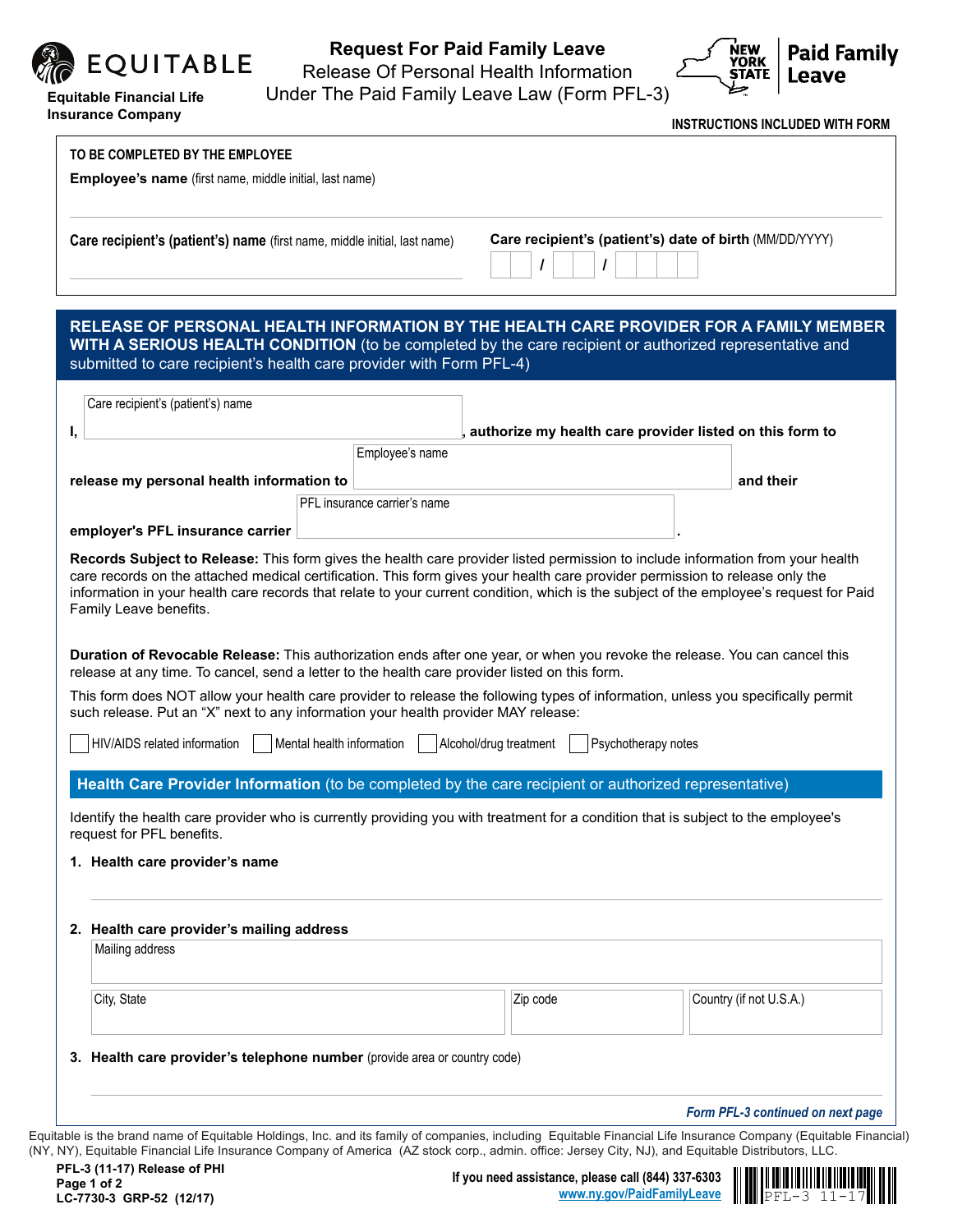| FORM PFL-3 - CONTINUED FROM PRIOR PAGE                                                                                                                                                                     |                                                                                                                                 |
|------------------------------------------------------------------------------------------------------------------------------------------------------------------------------------------------------------|---------------------------------------------------------------------------------------------------------------------------------|
| TO BE COMPLETED BY THE EMPLOYEE                                                                                                                                                                            |                                                                                                                                 |
| Employee's name (first name, middle initial, last name)                                                                                                                                                    |                                                                                                                                 |
|                                                                                                                                                                                                            |                                                                                                                                 |
| Care recipient's (patient's) name (first name, middle initial, last name)                                                                                                                                  | Care recipient's (patient's) date of birth (MM/DD/YYYY)                                                                         |
|                                                                                                                                                                                                            |                                                                                                                                 |
|                                                                                                                                                                                                            |                                                                                                                                 |
|                                                                                                                                                                                                            |                                                                                                                                 |
|                                                                                                                                                                                                            | RELEASE OF PERSONAL HEALTH INFORMATION BY THE HEALTH CARE PROVIDER FOR A FAMILY MEMBER                                          |
| WITH A SERIOUS HEALTH CONDITION (to be completed by the care recipient or authorized representative and<br>submitted to care recipient's health care provider with Form PFL-4) - continued from prior page |                                                                                                                                 |
|                                                                                                                                                                                                            |                                                                                                                                 |
| Form PFL-3 continued from prior page                                                                                                                                                                       |                                                                                                                                 |
| Care Recipient Information (to be completed by the care recipient or authorized representative)                                                                                                            |                                                                                                                                 |
| 4. Care recipient's mailing address                                                                                                                                                                        |                                                                                                                                 |
| Mailing address                                                                                                                                                                                            |                                                                                                                                 |
|                                                                                                                                                                                                            |                                                                                                                                 |
| City, State                                                                                                                                                                                                | Zip code<br>Country (if not U.S.A.)                                                                                             |
|                                                                                                                                                                                                            |                                                                                                                                 |
|                                                                                                                                                                                                            |                                                                                                                                 |
| 5. Care recipient's Social Security Number                                                                                                                                                                 |                                                                                                                                 |
| 6. Care recipient's telephone number (provide area or country code)                                                                                                                                        |                                                                                                                                 |
|                                                                                                                                                                                                            |                                                                                                                                 |
|                                                                                                                                                                                                            |                                                                                                                                 |
| <b>READ AND SIGN BELOW</b>                                                                                                                                                                                 |                                                                                                                                 |
| I hereby request that the health care provider listed give a completed Health Care Provider Certification For Care Of Family                                                                               |                                                                                                                                 |
| Member With Serious Health Condition (Form PFL-4) to the employee identified on the PFL-4 form. I understand that such                                                                                     | information includes a diagnosis and prognosis of my current condition, the date it commenced, and any estimation of the amount |
| of care that I require from the employee requesting PFL benefits as a result of my current condition.                                                                                                      |                                                                                                                                 |
| Care recipient's signature                                                                                                                                                                                 |                                                                                                                                 |
|                                                                                                                                                                                                            | Date signed (MM/DD/YYYY)                                                                                                        |
|                                                                                                                                                                                                            |                                                                                                                                 |
|                                                                                                                                                                                                            |                                                                                                                                 |
|                                                                                                                                                                                                            |                                                                                                                                 |
| Authorized representative                                                                                                                                                                                  |                                                                                                                                 |
| Print name                                                                                                                                                                                                 |                                                                                                                                 |
| ı,                                                                                                                                                                                                         | represent the care recipient in this matter as authorized by:                                                                   |
|                                                                                                                                                                                                            |                                                                                                                                 |
| Power of attorney (attach copy)<br>Court order (attach copy)<br>Parental right                                                                                                                             | Health care proxy (attach copy)                                                                                                 |
| Authorized representative's signature                                                                                                                                                                      | Date signed (MM/DD/YYYY)                                                                                                        |
|                                                                                                                                                                                                            | $\prime$                                                                                                                        |
|                                                                                                                                                                                                            | The employee should retain a copy for their own records.                                                                        |

Fax or mail completed form to: Group Claims Department P.O. Box 14294 Lexington, KY 40512-4294 Fax 1-855-864-0530 Phone Number: (866) 274-9887

**PFL-3 (11-17) Release of PHI Page 2 of 2 LC-7730-3 GRP-52 (12/17)**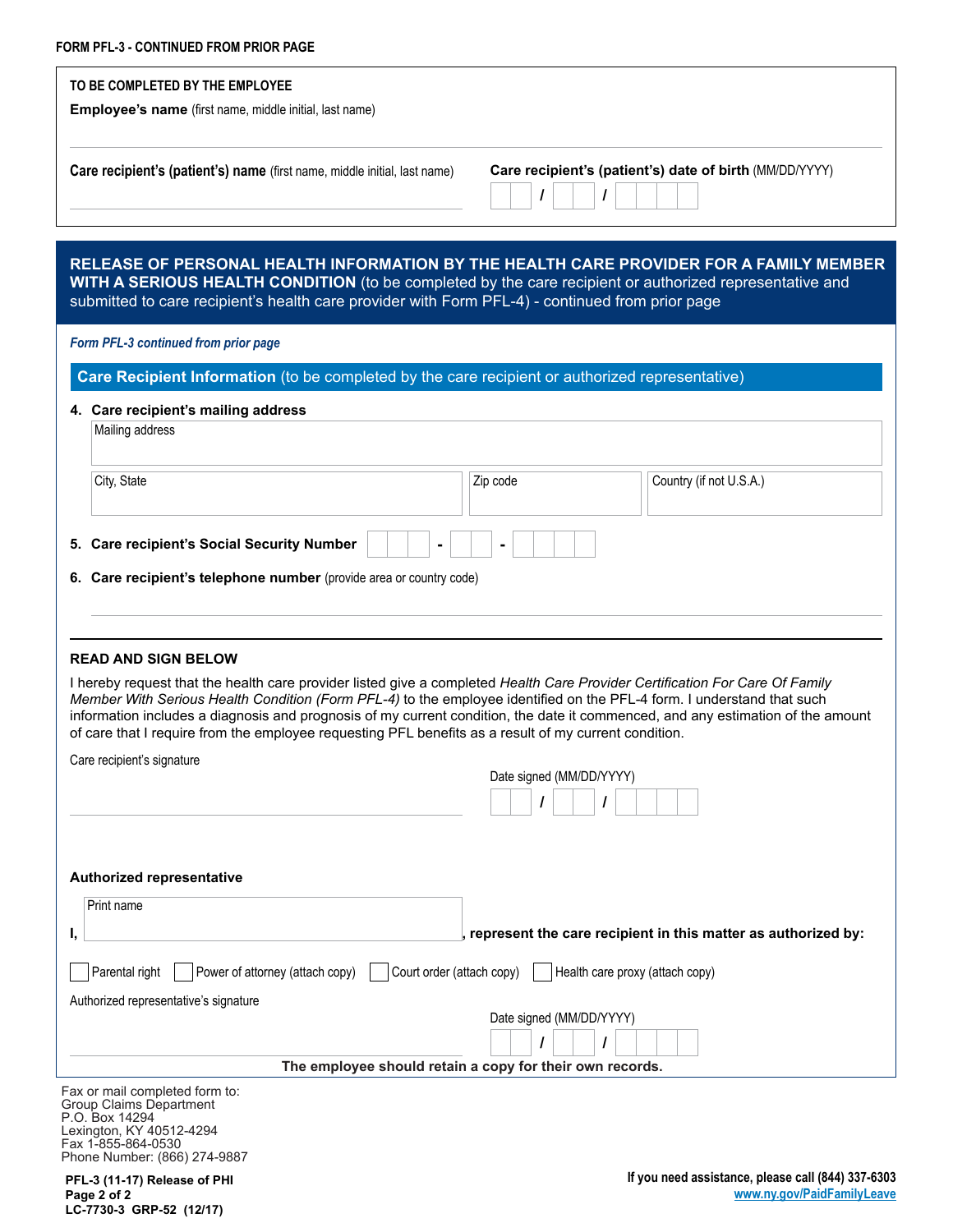# **Health Care Provider Certification For Care Of Family Member With Serious Health Condition (Form PFL-4) Instructions**

The employee requesting PFL to care for a family member with a serious health condition must submit the *Health Care Provider Certification For Care Of Family Member With Serious Health Condition (Form PFL-4)* with the *Request For Paid Family Leave (Form PFL-1)*.

## **Employee:**

- Employee enters their name, date of birth, other last names, if any, under which they have worked, Social Security or Taxpayer Identification Number (TIN) number, mailing address, and care recipient's (patient's) name and date of birth at the top of page 1.
- Employee enters their name and date of birth, and care recipient's (patient's) name and date of birth at the top of page 2. •
- Employee gives the *Health Care Provider Certification For Care Of Family Member With Serious Health Condition (Form PFL-4)* to the health care provider.

**HEALTH CARE PROVIDER CERTIFICATION FOR CARE OF FAMILY MEMBER WITH SERIOUS HEALTH CONDITION**  (to be completed by the health care provider for the care recipient (patient) and returned to the employee identified above)

**The patient's health care provider must complete all applicable requested information unless noted as optional.**

**Patient Information / family member with serious health condition** (to be completed by the health care provider for the care recipient (patient) and returned to the employee identified above)

**Question 2:** Providing the optional ICD-10 code is recommended.

The patient's health care provider must complete the Patient Information and Health Care Provider sections of the *Health Care Provider Certification For Care Of Family Member With Serious Health Condition (Form PFL-4)*.

**Health care provider signs and dates, and then returns the form to the employee requesting PFL.**

**If you believe the patient is the victim of abuse or neglect caused by the employee requesting PFL, you may decline to provide this certification.**

## **Employee:**

When you receive the completed *Health Care Provider Certification For Care Of Family Member With Serious Health*  • *Condition (Form PFL-4)* form from the health care provider, send the completed forms and supporting documentation to the insurance carrier.

#### **Notification Pursuant to the New York Personal Privacy Protection Law (Public Officers Law Article 6-A) and the Federal Privacy Act of 1974 (5 USC 552a).**

The Workers' Compensation Board's (Board's) authority to request that employees provide personal information, including their social security number or tax identification number, is derived from the Board's administrative authority under Workers' Compensation Law section 142. This information is collected to assist the Board in investigating and administering claims in the most expedient manner possible and to help it maintain accurate records. Providing your social security number or tax identification number to the Board is voluntary. The Board will protect the confidentiality of all personal information in its possession, disclosing it only in furtherance of its official duties and in accordance with applicable state and federal law.

Equitable is the brand name of Equitable Holdings, Inc. and its family of companies, including Equitable Financial Life Insurance Company (Equitable Financial) (NY, NY), Equitable Financial Life Insurance Company of America (AZ stock corp., admin. office: Jersey City, NJ), and Equitable Distributors, LLC.

**Form PFL-4 Instructions Page 1 of 1 LC-7730-3 GRP-52 (12/17)** **If you need assistance, please call (844) 337-6303 [www.ny.gov/PaidFamilyLeave](http://www.ny.gov/PaidFamilyLeave)**

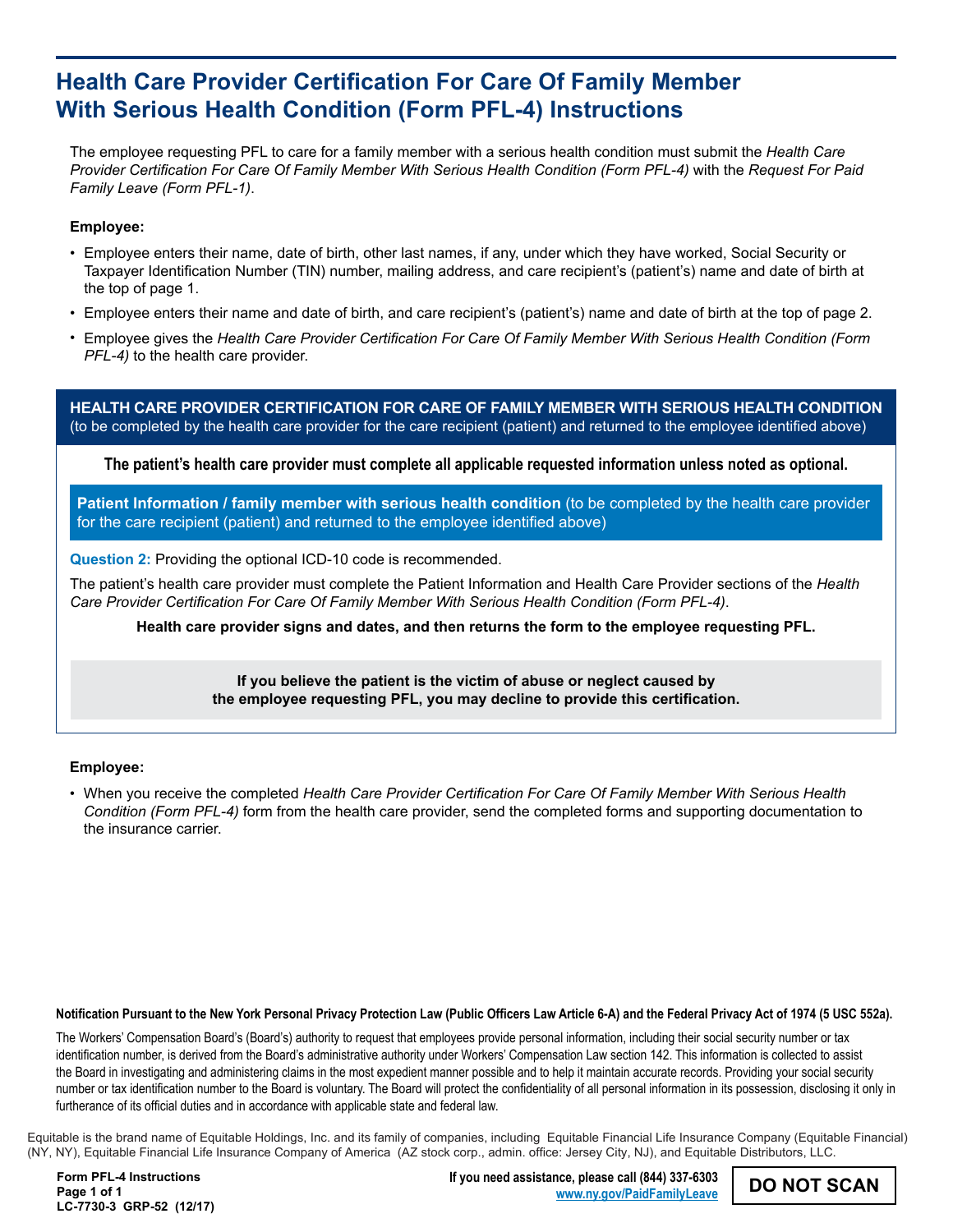

**Equitable Financial Life Insurance Company**

**LC-7730-3 GRP-52 (12/17)**

# **Request For Paid Family Leave**



Health Care Provider Certification For Care Of

Family Member With Serious Health Condition (Form PFL-4)

**INSTRUCTIONS INCLUDED WITH FORM**

PFL-4 11-17 **[www.ny.gov/PaidFamilyLeave](http://www.ny.gov/PaidFamilyLeave)**

|                                                                                                                                                                                                                                                                                                                                                         | Employee's date of birth (MM/DD/YYYY)<br>T<br>I                                                                                                                                                                            |
|---------------------------------------------------------------------------------------------------------------------------------------------------------------------------------------------------------------------------------------------------------------------------------------------------------------------------------------------------------|----------------------------------------------------------------------------------------------------------------------------------------------------------------------------------------------------------------------------|
|                                                                                                                                                                                                                                                                                                                                                         |                                                                                                                                                                                                                            |
| Other last names, if any, under which employee has worked                                                                                                                                                                                                                                                                                               | <b>Employee's Social Security Number or TIN</b>                                                                                                                                                                            |
| <b>Employee's mailing address</b>                                                                                                                                                                                                                                                                                                                       |                                                                                                                                                                                                                            |
| Mailing address                                                                                                                                                                                                                                                                                                                                         |                                                                                                                                                                                                                            |
| City, State                                                                                                                                                                                                                                                                                                                                             | Zip code<br>Country (if not U.S.A.)                                                                                                                                                                                        |
| Care recipient's (patient's) name (first name, middle initial, last name)                                                                                                                                                                                                                                                                               | Care recipient's (patient's) date of birth (MM/DD/YYYY)<br>I<br>I                                                                                                                                                          |
|                                                                                                                                                                                                                                                                                                                                                         | HEALTH CARE PROVIDER CERTIFICATION FOR CARE OF FAMILY MEMBER WITH SERIOUS HEALTH CONDITION<br>(to be completed by the health care provider for the care recipient (patient) and returned to the employee identified above) |
| for the care recipient (patient) and returned to the employee identified above)                                                                                                                                                                                                                                                                         | Patient Information / family member with serious health condition (to be completed by the health care provider                                                                                                             |
| 1. Does patient require care by the employee requesting Paid Family Leave (PFL)?                                                                                                                                                                                                                                                                        |                                                                                                                                                                                                                            |
| No (If no, skip to "Health Care Provider Information".)<br>Yes                                                                                                                                                                                                                                                                                          |                                                                                                                                                                                                                            |
| Note: For the purposes of this section, "providing care" may include necessary physical care, emotional support, visitation, assistance in treatment,<br>transportation, arranging for a change in care, assistance with essential daily living matters, and personal attendant services.                                                               |                                                                                                                                                                                                                            |
|                                                                                                                                                                                                                                                                                                                                                         |                                                                                                                                                                                                                            |
|                                                                                                                                                                                                                                                                                                                                                         |                                                                                                                                                                                                                            |
|                                                                                                                                                                                                                                                                                                                                                         |                                                                                                                                                                                                                            |
|                                                                                                                                                                                                                                                                                                                                                         | I                                                                                                                                                                                                                          |
|                                                                                                                                                                                                                                                                                                                                                         |                                                                                                                                                                                                                            |
|                                                                                                                                                                                                                                                                                                                                                         |                                                                                                                                                                                                                            |
|                                                                                                                                                                                                                                                                                                                                                         | Days/week<br>Days/month<br><b>OR</b>                                                                                                                                                                                       |
| returned to the employee identified above)                                                                                                                                                                                                                                                                                                              |                                                                                                                                                                                                                            |
|                                                                                                                                                                                                                                                                                                                                                         | Health Care Provider Information (to be completed by the health care provider for the care recipient (patient) and                                                                                                         |
| 2. Primary ICD-10 code (optional)<br>3. Diagnosis<br>4. Date patient's condition commenced (MM/DD/YYYY)<br>5. First date care for patient is needed (MM/DD/YYYY)<br>6. Expected date patient will no longer require care (MM/DD/YYYY)<br>7. Estimated number of days per week OR days per month patient requires care<br>8. Health care provider's name | Form PFL-4 continued from prior page                                                                                                                                                                                       |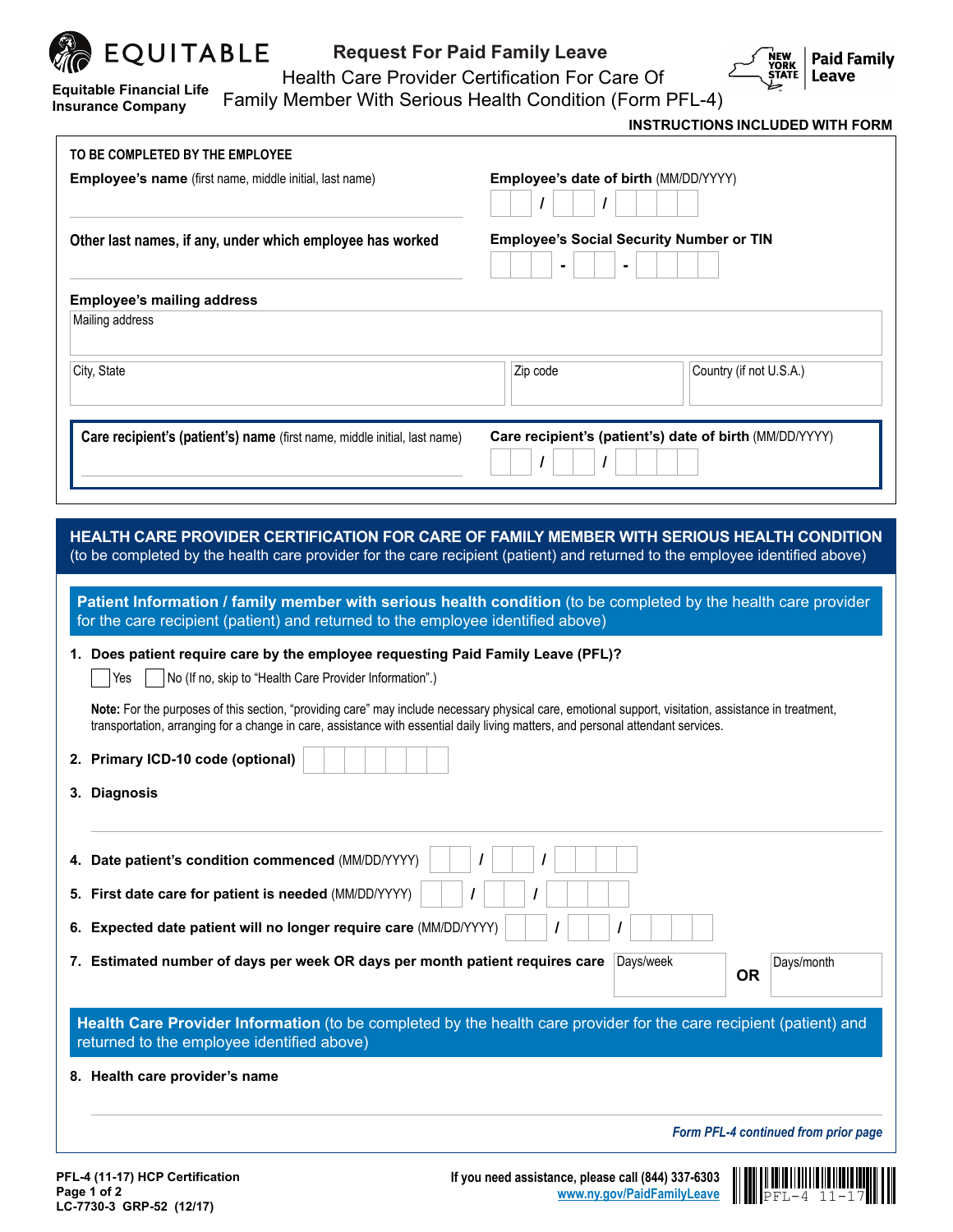| TO BE COMPLETED BY THE EMPLOYEE<br><b>Employee's name</b> (first name, middle initial, last name)                                                                                                  | Employee's date of birth (MM/DD/YYYY)                                                                                        |
|----------------------------------------------------------------------------------------------------------------------------------------------------------------------------------------------------|------------------------------------------------------------------------------------------------------------------------------|
| Care recipient's (patient's) name (first name, middle initial, last name)                                                                                                                          | Care recipient's (patient's) date of birth (MM/DD/YYYY)                                                                      |
|                                                                                                                                                                                                    | (to be completed by the health care provider for the care recipient (patient) and returned to the employee identified above) |
| HEALTH CARE PROVIDER CERTIFICATION FOR CARE OF FAMILY MEMBER WITH SERIOUS HEALTH CONDITION<br>- continued from prior page<br>Form PFL-4 continued from prior page<br>Type of health care provider: |                                                                                                                              |

**11. Health care provider's telephone number** (provide area or country code)

**12. Health care provider's fax number** (provide area or country code)

**13. Health care provider's email address** (if available)

**14. State or country (if not U.S.A.) in which health care provider is licensed to practice**

**15. Specialty**

**16. Health care provider's license number**

## **Certification and signature**

Any person who knowingly and with intent to defraud any insurance company or other person files an application for insurance or statement of claim containing any materially false information, or conceals for the purpose of misleading, information concerning any fact material thereto, commits a fraudulent insurance act, which is a crime, and shall also be subject to a civil penalty not to exceed five thousand dollars and the stated value of the claim for each such violation.

My signature attests that the information I have provided in this form is based on my professional assessment within my licensed scope of practice.

Health care provider's signature

| Date signed (MM/DD/YYYY) |  |  |  |  |  |  |  |  |
|--------------------------|--|--|--|--|--|--|--|--|
|                          |  |  |  |  |  |  |  |  |

Fax or mail completed form to: Group Claims Department P.O. Box 14294 Lexington, KY 40512-4294 Fax 1-855-864-0530 Phone Number: (866) 274-9887

**PFL-4 (11-17) HCP Certification Page 2 of 2 LC-7730-3 GRP-52 (12/17)**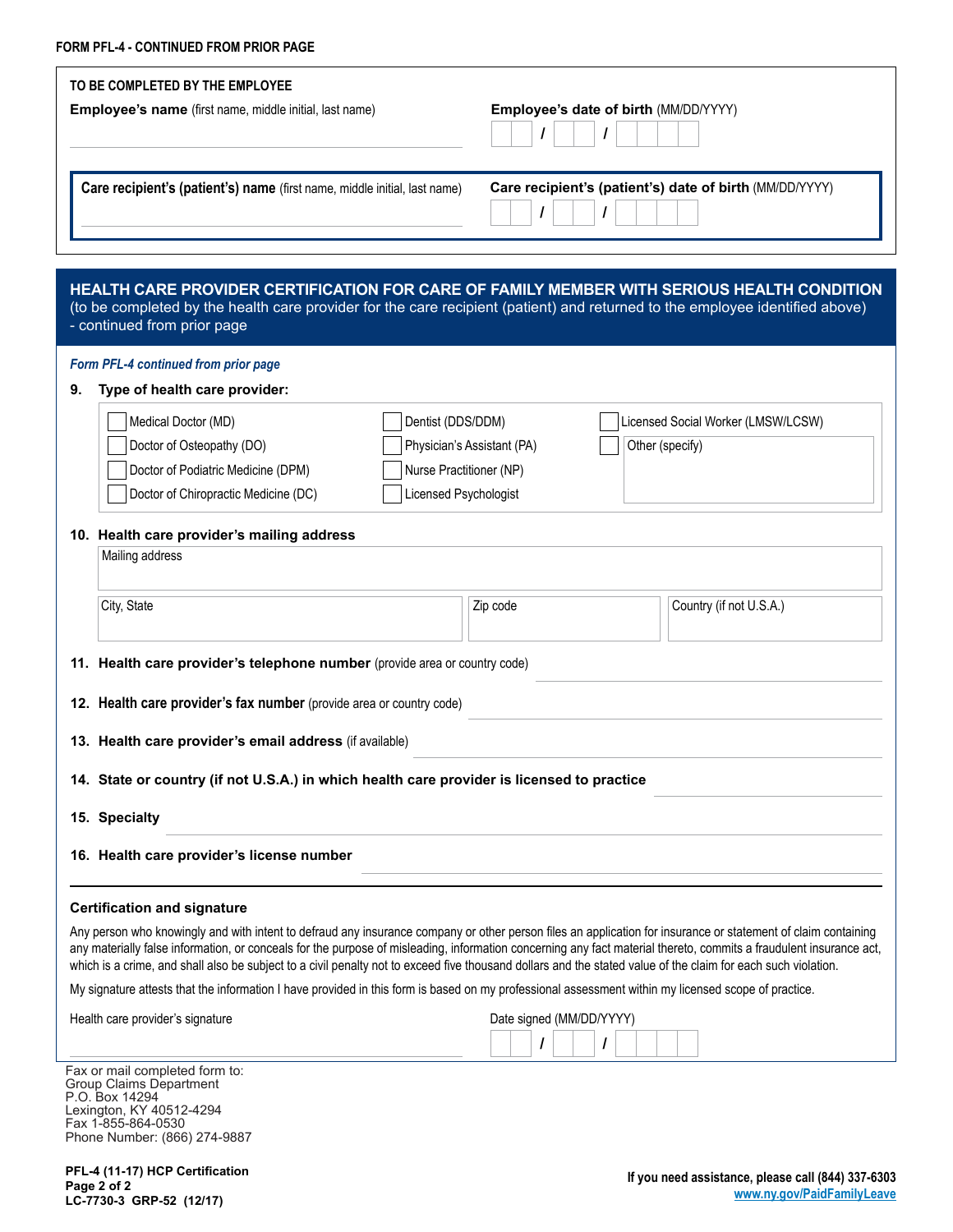# 2021 STATEMENT OF RIGHTS



# If you need to take time off from work to care for a family member, you may be entitled to paid family leave benefits

# **Paid Family Leave is employee-funded insurance that provides job-protected, paid time off to:**

- **BOND** with a newly born, adopted or fostered child;
- **CARE** for a family member with a serious health condition; or
- **ASSIST** loved ones when a spouse, domestic partner, child or parent is called to active military service abroad.

Paid Family Leave may also be available for use in situations when you or your minor dependent child are under an order of quarantine or isolation due to COVID-19. See **[PaidFamilyLeave.ny.gov/COVID19](http://PaidFamilyLeave.ny.gov/COVID19)** for full details.

# **Eligibility:**

- **Employees with a regular work schedule of 20 or more hours per week are eligible after 26 consecutive weeks of** employment.
- **Employees with a regular work schedule of less than 20 hours per week are eligible after 175 days worked.**
- Citizenship or immigration status is not a factor in your eligibility.

# **Benefits:**

In 2021, you can take up to 12 weeks of Paid Family Leave and receive 67% of your average weekly wage, capped at 67% of the New York State Average Weekly Wage. Generally, your average weekly wage is the average of your last eight weeks of pay prior to starting Paid Family Leave.

# **Rights and Protections:**

- **Job Protection**: Return to the same or comparable job after you take leave.
- You keep your **health insurance** while on leave (you may have to continue paying your portion of the premium costs, if any).
- Your employer is **prohibited from discriminating or retaliating** against you for requesting or taking Paid Family Leave.
- You do not have to exhaust sick leave or vacation accruals before using Paid Family Leave.

# **Paid Family Leave Request Process:**

- **1.** Notify your employer at least 30 days in advance, if foreseeable, or as soon as possible.
- **2.** Complete and submit the **Request for Paid Family Leave (Form PFL-1)** to your employer.
- **3.** Complete and attach the additional forms as required and submit to the insurance carrier listed below within 30 days of starting your leave, to avoid losing benefits.
- **4.** In most cases, the insurance carrier must pay or deny benefits within 18 calendar days of receiving your completed request or your first day of leave, whichever is later.
- You may obtain all forms from your employer, their insurance carrier listed below or online at **[PaidFamilyLeave.ny.gov/Forms](http://PaidFamilyLeave.ny.gov/Forms)**.

# **Disputes:**

If your Paid Family Leave claim is denied, you may request to have the denial reviewed by a neutral arbitrator. The insurance carrier listed below will provide you with information about requesting arbitration.

# **Discrimination Complaints:**

If your employer terminates your employment, reduces your pay and/or benefits, or disciplines you in any way as a result of you requesting or taking Paid Family Leave, you may request to be reinstated by taking these steps:

- **1.** Complete the **Formal Request for Reinstatement Regarding Paid Family Leave (Form PFL-DC-119)**.
- **2.** Send your completed form to your employer and a copy of the completed form to: Paid Family Leave, P.O. Box 9030, Endicott, NY 13761-9030
- **3.** If your employer does not reinstate you or take other corrective action within 30 days, you may file a discrimination complaint with the Workers' Compensation Board using the **Paid Family Leave Discrimination/Retaliation Complaint (Form PFL-DC-120)**. The Workers' Compensation Board will assemble your case and schedule a hearing.
- **4.** There are other state and federal laws that protect employees from discrimination. Additional information is available at **[PaidFamilyLeave.ny.gov](http://PaidFamilyLeave.ny.gov)**.

# **For more information, forms and instructions, visit [PaidFamilyLeave.ny.gov](http://PaidFamilyLeave.ny.gov) or call the PFL Helpline (844)-337-6303**

This information is a simplified presentation of your rights as required by Section 229 of the Disability and Paid Family Leave Benefits Law. Your employer's Paid Family Leave benefits insurance carrier is: Group Claims Department P.O. Box 14294 Lexington, KY 40512-4294 Fax 1-855-864-0530 Phone Number: (866) 274-9887

PRESCRIBED BY THE CHAIR, WORKERS' COMPENSATION BOARD

> NYS Paid Family Leave PO Box 9030, Endicott NY 13761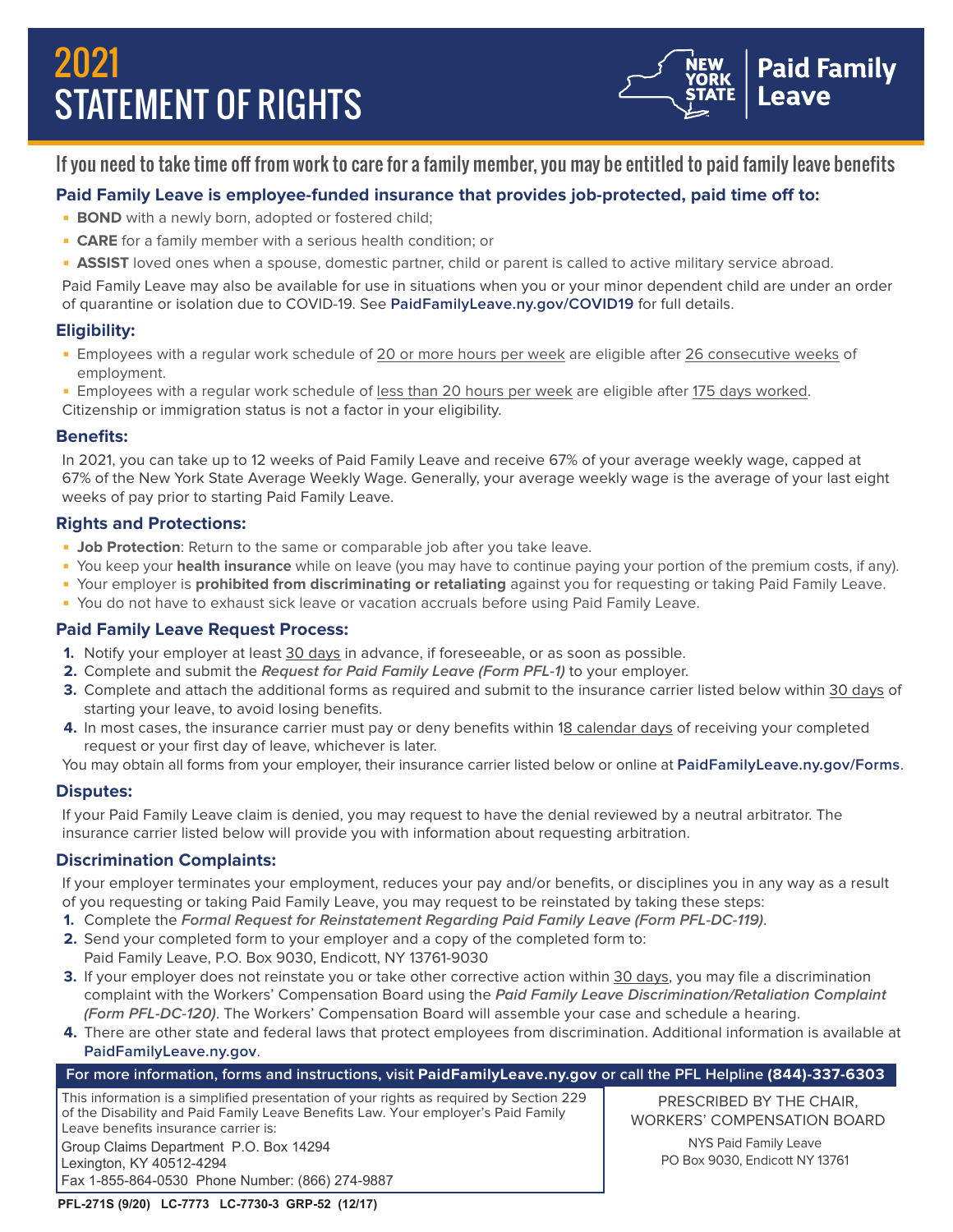# 2021 DECLARACIÓN DE DERECHOS



# Si necesita tomarse tiempo libre del trabajo para cuidar a un familiar, quizás tenga derecho a beneficios dePermiso Familiar Pagado

# **El Permiso Familiar Pagado (Paid Family Leave, PFL) es un seguro financiado por el empleado que brinda tiempo libre pago con el empleo protegido para:**

- **FORTALECER** el vínculo con un recién nacido, un hijo adoptado o de cuidado temporal;
- **CUIDAR** de un familiar con una condición médica grave; o

■ **AYUDAR** a sus seres queridos cuando un cónyuge, una pareja doméstica, un hijo o un padre es llamado al servicio militar activo en el exterior. El Permiso Familiar Pagado también podría estar disponible para su uso en situaciones en las que usted o su hijo menor de edad dependiente se encuentran bajo una orden de cuarentena o aislamiento debido al COVID-19. Para ver detalles completos, visite **[PaidFamilyLeave.ny.gov/COVID19](http://PaidFamilyLeave.ny.gov/COVID19)**.

## **Elegibilidad:**

- Los empleados con un cronograma de trabajo regular de 20 horas o más por semana son elegibles después de 26 semanas consecutivas de empleo.
- Los empleados con un cronograma de trabajo regular de menos de 20 horas por semana son elegibles después de 175 días trabajados. El estatus migratorio o ciudadanía no es un factor en su elegibilidad.

## **Beneficios:**

En 2021, puede pedir hasta 12 semanas de Permiso Familiar Pagado y recibir el 67% de su salario semanal promedio, limitado al 67% del Salario Semanal Promedio del Estado de Nueva York. En general, su salario semanal promedio es el promedio de las últimas ocho semanas de su paga antes de comenzar el Permiso Familiar Pagado.

## **Derechos y protecciones:**

- **Protección del puesto de empleo:** Regrese al mismo puesto de empleo, o un puesto comparable, después de tomarse la licencia.
- Usted conserva su **seguro médico** mientras está de licencia (quizás deba seguir pagando su parte de la prima, si la hubiera).
- Su empleador tiene **prohibido discriminarlo o tomar represalias** contra usted por solicitar o tomar Permiso Familiar Pagado.
- No está obligado a agotar su licencia por enfermedad o tiempo de vacaciones acumulado antes de usar el Permiso Familiar Pagado.

## **Proceso de solicitud de un Permiso Familiar Pagado:**

- **1.** Notifique a su empleador al menos 30 días por adelantado, si la necesidad de tomarse licencia es previsible, o lo antes posible de lo contrario.
- **2.** Complete y presente la **Solicitud del Permiso Familiar Pagado (Formulario PFL-1)** a su empleador.
- **3.** Complete y adjunte los formularios adicionales según sea necesario y envíelos a la compañía de seguros que figura a continuación dentro de los 30 días siguientes a haber comenzado su licencia, para evitar perder los beneficios.
- **4.** En la mayoría de los casos, la compañía de seguros debe pagar o denegar los beneficios dentro de los 18 días calendario posteriores a la recepción de su solicitud completada o en su primer día de licencia; lo que ocurra después.

Puede obtener todos los formularios de su empleador, su compañía de seguros que se indica más adelante, o por internet ingresando a **[PaidFamilyLeave.ny.gov/Forms](http://PaidFamilyLeave.ny.gov/Forms)**.

## **Disputas:**

Si su solicitud de Permiso Familar Pagado es rechazado, puede solicitar que un árbitro neutral revise el rechazo. La compañía de seguros que se indica más adelante le brindará información sobre cómo solicitar el arbitraje.

## **Quejas por discriminación:**

Si su empleador lo despide, reduce su paga o sus beneficios, o lo sanciona de cualquier manera como resultado de su solicitud o toma de un Permiso Familiar Pagado, puede solicitar su reincorporación siguiendo estos pasos:

- **1.** Complete la **Solicitud formal de reincorporación con respecto al Permiso Familiar Pagado (Formulario PFL-DC-119)**.
- **2.** Envíe su formulario completado a su empleador y una copia del formulario completado a:
- Paid Family Leave, P.O. Box 9030, Endicott, NY 13761-9030
- **3.** Si su empleador no lo reincorpora o toma otras acciones correctivas dentro de los 30 días, puede presentar una queja por discriminación ante la Junta de Compensación Obrera (Workers' Compensation Board) usando el formulario de **Queja por Discriminación/Represalias por Permiso Familiar Pagado (Formulario PFL-DC-120)**. La Junta de Compensación Obrera armará su caso y programará una audiencia.
- **4.** Hay otras leyes federales y estatales que protegen a los empleados contra la discriminación. Encontrará más información disponible en **[PaidFamilyLeave.ny.gov](http://PaidFamilyLeave.ny.gov)**.

# **Para más información, formularios e instrucciones, visite [PaidFamilyLeave.ny.gov](http://PaidFamilyLeave.ny.gov) o llame a la Línea de Ayuda de PFL al (844)-337-6303**

Esta información es una presentación simplificada de sus derechos según lo requiere el Artículo 229 de la Ley de beneficios de Permiso Familiar Pagado y Discapacidad. La compañía de seguros de beneficios Permiso Familiar Pagado de su empleador es:

Group Claims Department P.O. Box 14294 Lexington, KY 40512-4294 Fax 1-855-864-0530 Phone Number: (866) 274-9887

ORDENADO POR LA PRESIDENTA, LA JUNTA DE COMPENSACIÓN OBRERA NYS Paid Family Leave PO Box 9030, Endicott NY 13761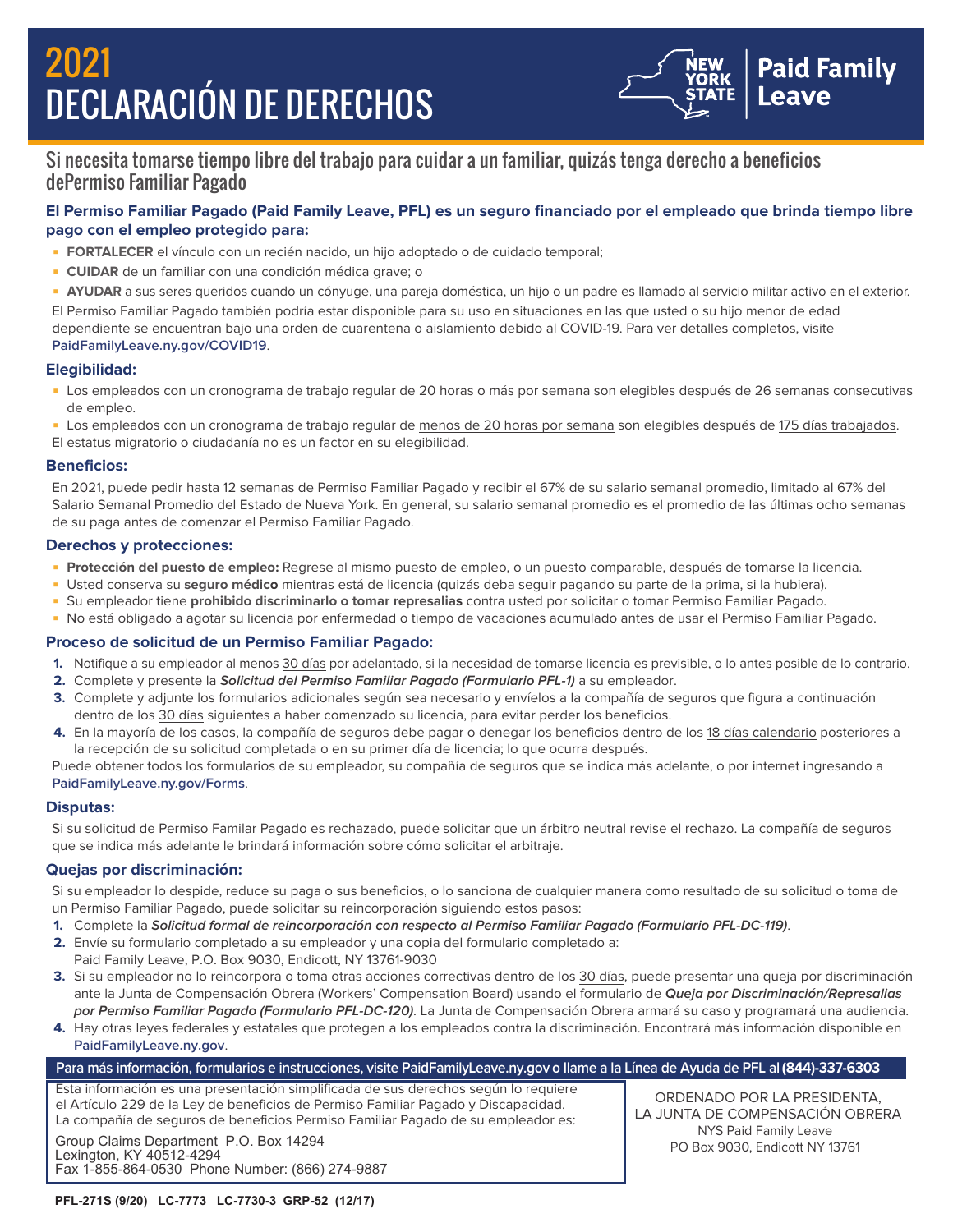

**Electronic Funds Transfer (EFT) Request Form**

| <b>Tax Withholding:</b>                                                                                                                                                                            | Lived only I and Transfer (Li T) Request Form<br>Your PFL benefit is 100% taxable. The federal government allows us to withhold 10% of your benefit for                                                                                                                                                                                                                                                                                                                                                                                                                                                                                                                                                                                                                                                                                                                                                                                                                           |         |  |  |  |
|----------------------------------------------------------------------------------------------------------------------------------------------------------------------------------------------------|-----------------------------------------------------------------------------------------------------------------------------------------------------------------------------------------------------------------------------------------------------------------------------------------------------------------------------------------------------------------------------------------------------------------------------------------------------------------------------------------------------------------------------------------------------------------------------------------------------------------------------------------------------------------------------------------------------------------------------------------------------------------------------------------------------------------------------------------------------------------------------------------------------------------------------------------------------------------------------------|---------|--|--|--|
| Federal Income Tax (FIT) with your permission.<br>Would you like us to withhold FIT? $ $ $ $ Yes $ $ $ $ No                                                                                        |                                                                                                                                                                                                                                                                                                                                                                                                                                                                                                                                                                                                                                                                                                                                                                                                                                                                                                                                                                                   |         |  |  |  |
| <b>EFT Instructions:</b><br>1. Read the Terms                                                                                                                                                      |                                                                                                                                                                                                                                                                                                                                                                                                                                                                                                                                                                                                                                                                                                                                                                                                                                                                                                                                                                                   |         |  |  |  |
| and Conditions listed<br>below.                                                                                                                                                                    |                                                                                                                                                                                                                                                                                                                                                                                                                                                                                                                                                                                                                                                                                                                                                                                                                                                                                                                                                                                   |         |  |  |  |
| 2. Enter your name,<br>address, home                                                                                                                                                               | Employee ID: _________________________                                                                                                                                                                                                                                                                                                                                                                                                                                                                                                                                                                                                                                                                                                                                                                                                                                                                                                                                            |         |  |  |  |
| telephone number<br>and Employee ID.                                                                                                                                                               | Name of Bank: <u>contained a set of Bank:</u> Contained a set of Bank:                                                                                                                                                                                                                                                                                                                                                                                                                                                                                                                                                                                                                                                                                                                                                                                                                                                                                                            |         |  |  |  |
| 3. Complete the<br>bank and account                                                                                                                                                                | Bank Telephone Number: ( ) - ______________________                                                                                                                                                                                                                                                                                                                                                                                                                                                                                                                                                                                                                                                                                                                                                                                                                                                                                                                               |         |  |  |  |
| information for your<br><b>Electronic Funds</b>                                                                                                                                                    | <b>Type of Account (select one):</b>                                                                                                                                                                                                                                                                                                                                                                                                                                                                                                                                                                                                                                                                                                                                                                                                                                                                                                                                              |         |  |  |  |
| Transfer request.                                                                                                                                                                                  | <b>Checking:</b>                                                                                                                                                                                                                                                                                                                                                                                                                                                                                                                                                                                                                                                                                                                                                                                                                                                                                                                                                                  | Saving: |  |  |  |
| 4. You and all other<br>parties to the<br>account specified                                                                                                                                        | Account Number: Account Number: Account Number:                                                                                                                                                                                                                                                                                                                                                                                                                                                                                                                                                                                                                                                                                                                                                                                                                                                                                                                                   |         |  |  |  |
| must sign this form.                                                                                                                                                                               |                                                                                                                                                                                                                                                                                                                                                                                                                                                                                                                                                                                                                                                                                                                                                                                                                                                                                                                                                                                   |         |  |  |  |
| 5. Return the<br>completed form to<br>the Group Claims<br>Department.                                                                                                                              | Attach a voided blank personal check.<br>Indicate any other names on the account selected:                                                                                                                                                                                                                                                                                                                                                                                                                                                                                                                                                                                                                                                                                                                                                                                                                                                                                        |         |  |  |  |
| <b>Note: Failure to</b><br>provide the requested<br>information may<br>affect the processing<br>of this form and may<br>delay or prevent the<br>receipt of payments<br>through the EFT<br>Program. | <b>AUTHORIZATION</b><br>I / We authorize Equitable Financial Life Insurance Company, hereinafter<br>called "The Insurance Company", and/or its Third Party Administrator,<br>hereinafter called "TPA", and affiliated companies, to initiate credit entries<br>(and to initiate, if necessary, debit entries and adjustments for credit entries<br>made in error) to my (our) account indicated above and the Depository<br>named above, hereinafter called Depository, to credit and/or debit the same<br>to such account. I (we) acknowledge that the origination of ACH transactions<br>to my (our) account must comply with the provisions of U.S. law. This<br>authorization is to remain in full force and effect until The Insurance Company<br>and /or its TPA has received written notice from me (us) of its termination in<br>such time and in such manner as to afford The Insurance Company and /or its<br>TPA and Depository a reasonable opportunity to act on it. |         |  |  |  |
|                                                                                                                                                                                                    | Signature(s):                                                                                                                                                                                                                                                                                                                                                                                                                                                                                                                                                                                                                                                                                                                                                                                                                                                                                                                                                                     | Date:   |  |  |  |

**Clear Form**